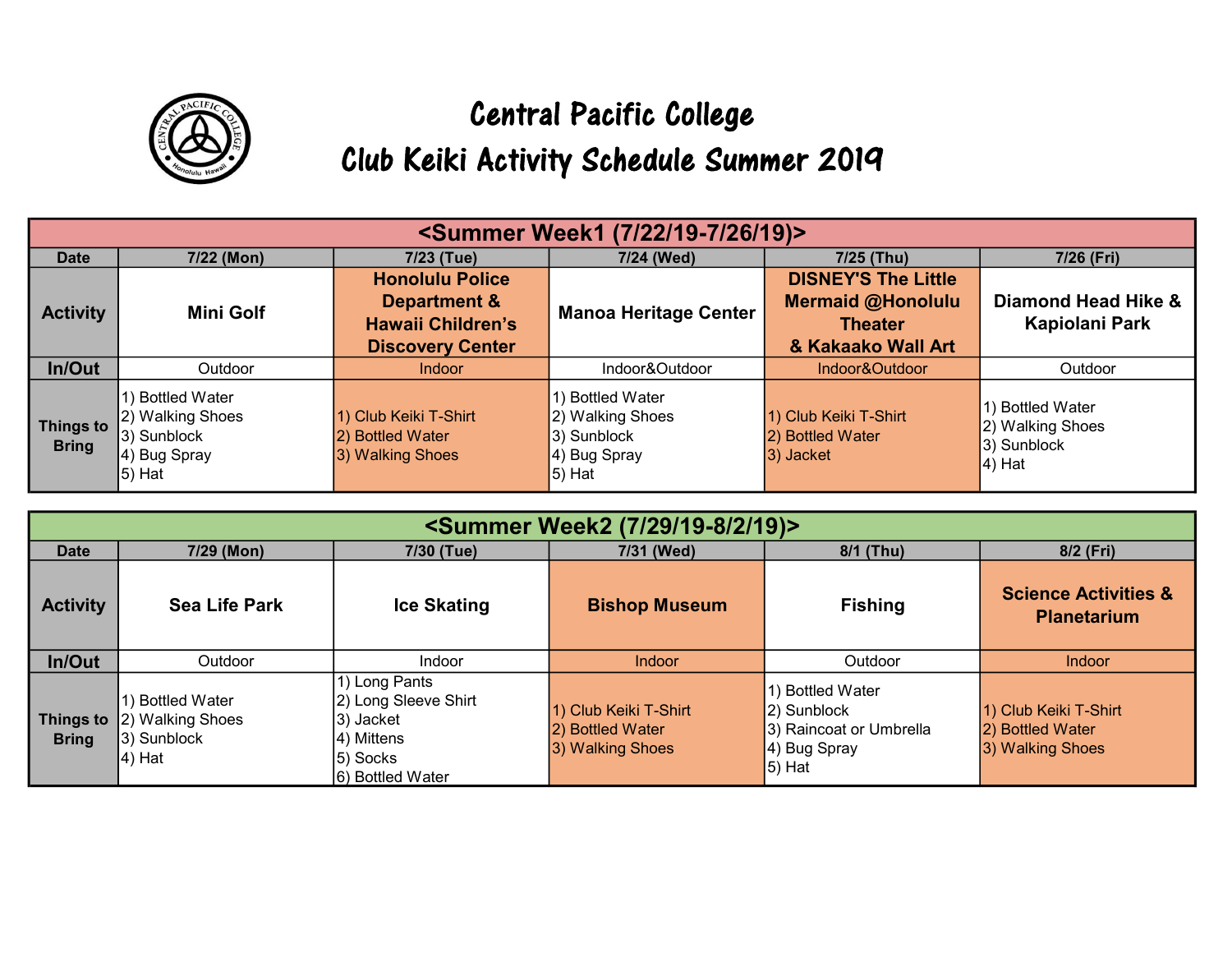| <summer (8="" 19)="" 19-8="" 5="" 9="" week3=""></summer> |                                                                                 |                                                                                          |                                                                                  |                                                                                           |                                                                                     |
|-----------------------------------------------------------|---------------------------------------------------------------------------------|------------------------------------------------------------------------------------------|----------------------------------------------------------------------------------|-------------------------------------------------------------------------------------------|-------------------------------------------------------------------------------------|
| <b>Date</b>                                               | 8/5 (Mon)                                                                       | 8/6 (Tue)                                                                                | 8/7 (Wed)                                                                        | 8/8 (Thu)                                                                                 | 8/9 (Fri)                                                                           |
| <b>Activity</b>                                           | <b>Sports Festival at</b><br>Kapiolani Park                                     | <b>Pineapple Garden Maze</b><br>at Dole Plantation                                       | <b>Waimanalo Farm</b>                                                            | <b>Honolulu Zoo</b>                                                                       | <b>Mini Golf</b>                                                                    |
| In/Out                                                    | Outdoor                                                                         | Outdoor                                                                                  | Outdoor                                                                          | Outdoor                                                                                   | Outdoor                                                                             |
| <b>Things to</b><br><b>Bring</b>                          | 1) Bottled Water<br>2) Walking Shoes<br>3) Sunblock<br>4) Bug Spray<br>$5)$ Hat | 1) Club Keiki T-Shirt<br>2) Bottled Water<br>3) Walking Shoes<br>4) Sunblock<br>$5)$ Hat | 1) Bottled Water<br>2) Walking Shoes<br>3) Sunblock<br>4) Bug Spray<br>$ 5)$ Hat | 1) Club Keiki T-Shirt<br>2) Bottled Water<br>3) Walking Shoes<br>4) Sunblock<br>$ 5)$ Hat | 1) Bottled Water<br>2) Walking Shoes<br>$ 3)$ Sunblock<br>4) Bug Spray<br>$ 5)$ Hat |

| <summer (8="" 12="" 16="" 19)="" 19-8="" week4=""></summer> |                                                                    |                                                 |                                                                                           |                                                                                                        |                                                                                                           |
|-------------------------------------------------------------|--------------------------------------------------------------------|-------------------------------------------------|-------------------------------------------------------------------------------------------|--------------------------------------------------------------------------------------------------------|-----------------------------------------------------------------------------------------------------------|
| <b>Date</b>                                                 | 8/12 (Mon)                                                         | 8/13 (Tue)                                      | 8/14 (Wed)                                                                                | 8/15 (Thu)                                                                                             | 8/16 (Fri)                                                                                                |
| <b>Activity</b>                                             | <b>Waikiki Fire Station</b><br><b>&amp;Library</b>                 | <b>Aloha Tofu Factory</b><br>& Kakaako Wall Art | <b>Sea Life Park</b>                                                                      | <b>Ice Skating</b>                                                                                     | <b>Manoa Heritage Center</b>                                                                              |
| In/Out                                                      | Indoor&Outdoor                                                     | <b>Indoor</b>                                   | Outdoor                                                                                   | Indoor                                                                                                 | Indoor&Outdoor                                                                                            |
| <b>Things to</b><br><b>Bring</b>                            | <b>Bottled Water</b><br>2) Walking Shoes<br>3) Sunblock<br> 4) Hat | <b>Bottled Water</b><br>2) Walking Shoes        | 1) Club Keiki T-Shirt<br>2) Bottled Water<br>3) Walking Shoes<br>4) Sunblock<br>$ 5)$ Hat | 1) Long Pants<br>2) Long Sleeve Shirt<br>$ 3)$ Jacket<br>$ 4)$ Mittens<br>5) Socks<br>6) Bottled Water | 1) Club Keiki T-Shirt<br>2) Bottled Water<br>3) Walking Shoes<br>4) Sunblock<br>5) Bug Spray<br>$ 6)$ Hat |